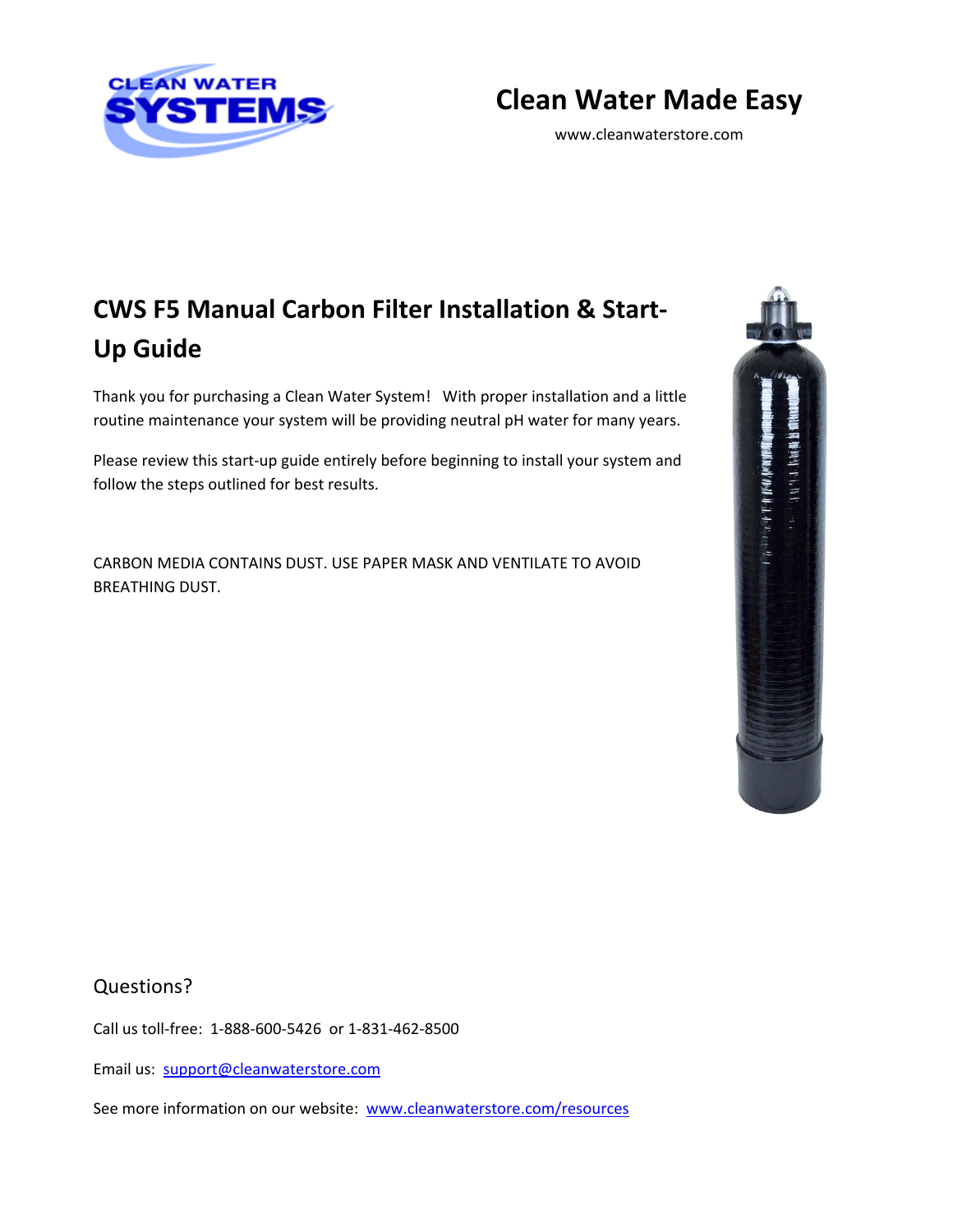

# **Clean Water Made Easy**

www.cleanwaterstore.com

## **Table of Contents**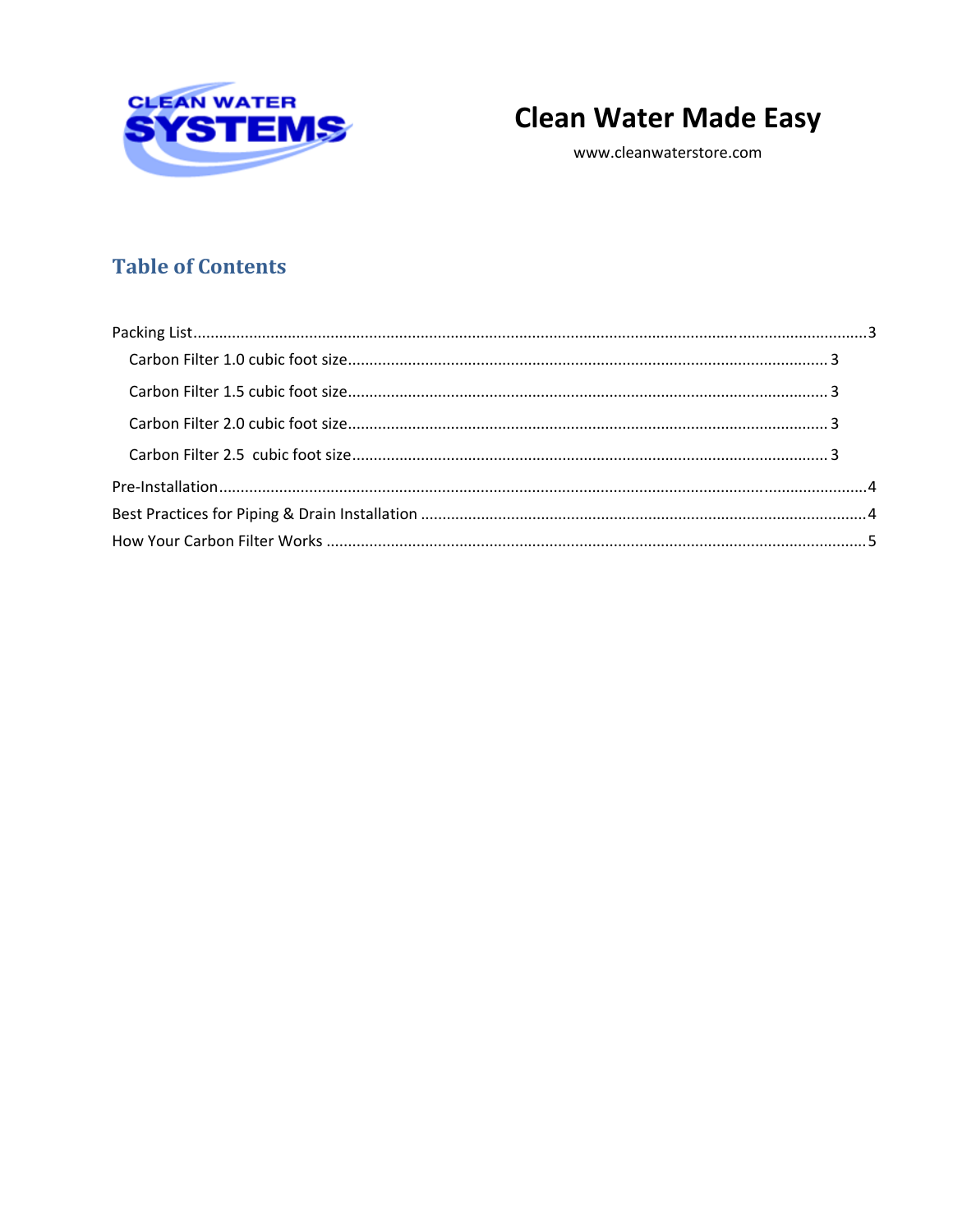## *CWS F56 Carbon Filter Installation & Startup Guide*

### **Packing List**

#### **Carbon Filter 1.0 cubic foot size**

Quantity 1 CWS F56 Backwash Control Valve with Pipe connector kit (1"or ¾") Quantity 1 10" x 44" filter tank with distributor tube Blue media funnel for adding the Carbon media 12lbs. Filter gravel 1 cubic foot of Carbon media

#### **Carbon Filter 1.5 cubic foot size**

Quantity 1 CWS F56 Backwash Control Valve with Pipe connector kit (1"or 34") Quantity 1 10" x 54" filter tank with distributor tube Blue media funnel for adding the Carbon media 16lbs. Filter gravel 1.5 cubic foot of Carbon media

#### **Carbon Filter 2.0 cubic foot size**

Quantity 1 CWS F56 Backwash Control Valve with Pipe connector kit (1"or 34") Quantity 1 12" x 52" filter tank with distributor tube Blue media funnel for adding the Carbon media 20lbs. Filter gravel 2.0 cubic foot of Carbon media

#### **Carbon Filter 2.5 cubic foot size**

Quantity 1 CWS F56 Backwash Control Valve with Pipe connector kit (1"or ¾") Quantity 1 13" x 54" filter tank with distributor tube Blue media funnel for adding the Carbon media 35lbs. Filter gravel 2.5 cubic foot of Carbon media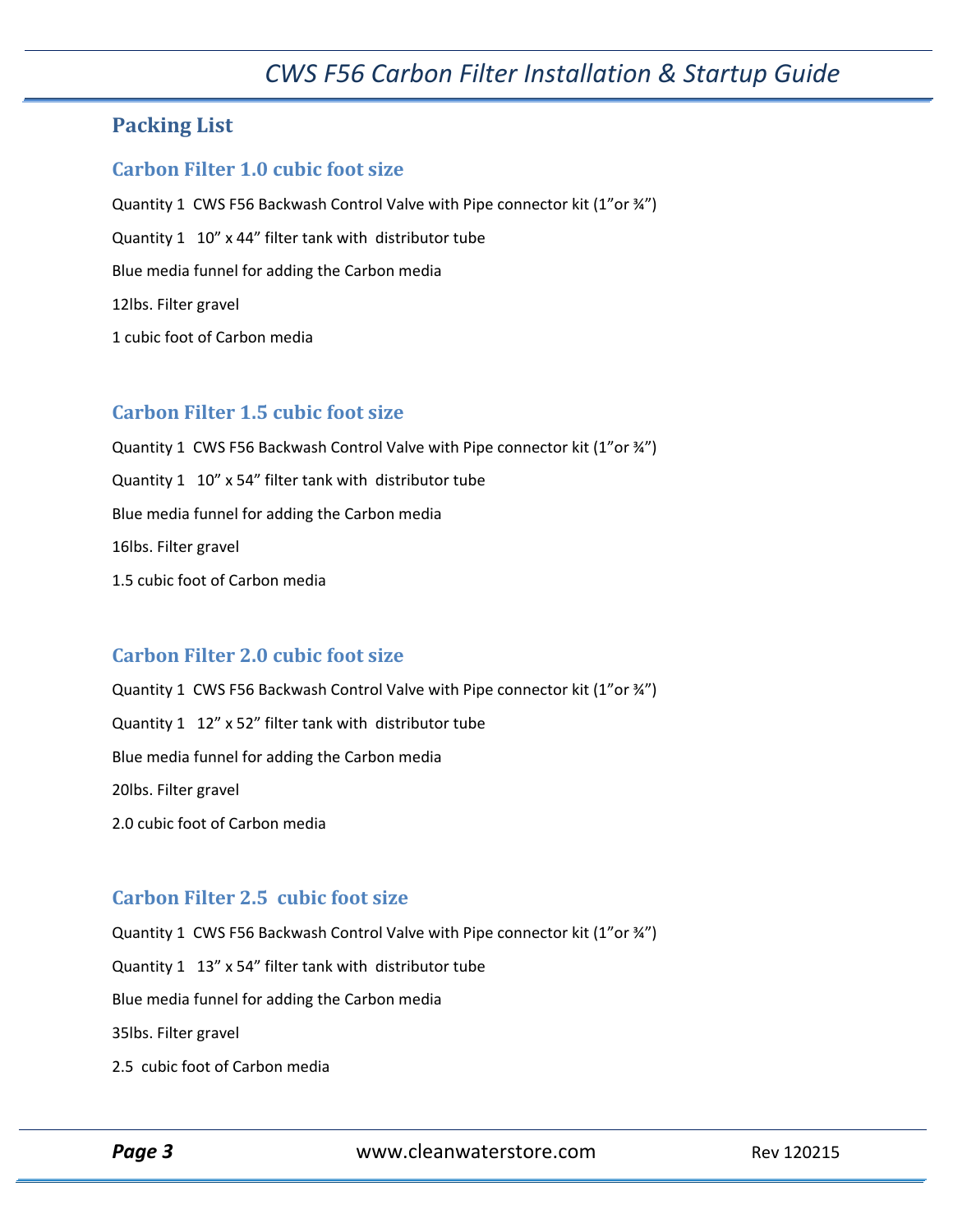### **Pre‐Installation**

- 1. Review your packing list and make sure you have received all the parts before beginning installation.
- 2. If you are going to be turning off the water to the house and you have an electric water heater, shut off the power to the water heater before beginning installation in case the water heater is accidentially drained.
- 3. Pick a suitable location for your filter system on a dry, level spot where it won't be exposed to freezing temperatures. A minimum of 20 PSI is required. Maximum pressure is 90 PSI.
- 4. Get all of your plumbing parts together before beginning installation. Installation typically takes 3 to 5 hours. However, after installation the Carbon Carbon Filter must be allowed to run through a complete backwash and rinse cycle.
- 5. After the system is installed and running, your water may be discolored, or full of sediment or rust, particularly if this is older or corroded piping. This typically clears up over a day or two.

## **Best Practices for Piping & Drain Installation**

- 1. If you are on a Well, the Carbon Filter filter is installed after the pressure tank.
- 2. Make sure to follow to connect the IN pipe to the CWS F56 inlet and the OUT pipe to the outlet.
- 3. Make sure there is a working gate or ball valve before and after the CWS F56 Carbon Filter filter. Install a hose bib (a faucet that you can attach a garden hose to) after the carbon filter. This makes it easy to rinse your new Carbon Filter filter on start‐up and gives you a place to test the water before it enters your household plumbing.
- 4. If you will be using copper piping, do not sweat the copper pipe directly on to the CWS F56 control valve. Avoid heating up the CWS F56 control valve plastic with the torch.
- 5. Install your new system with stainless steel flex lines OR use pipe unions, so you can easily remove the manual backwash control valve later, to replace the carbon filter media.
- 6. The drain line tubing (not supplied) is connected to a drain from the drain outlet using flexible  $\frac{1}{2}$ " ID tubing. Note that the drain can run up above the CWS F56 control and into a drain, it does not have to drain down, as the filter backwashes under line pressure from your well pump. Most plumbing codes require an air‐gap connection, so that if your sewer or septic tank backs up, it cannot cross connect with the drain tubing.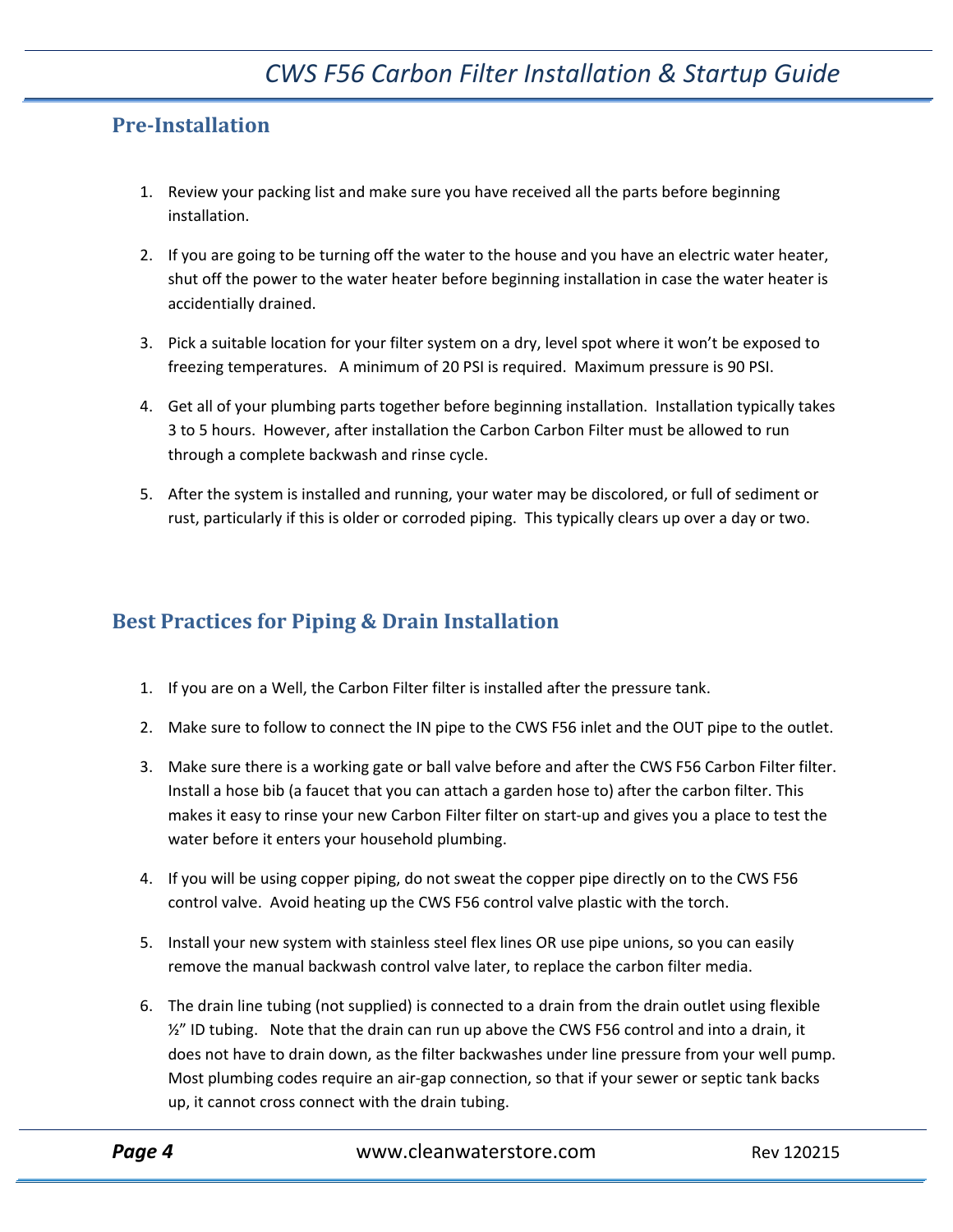## **How Your Carbon Filter Works**

See Fig 1. In your Carbon Filter water enters the top of the tank (red arrows) and flows down through the media and up the distributor tube (blue arrows). The downflow type Carbon Filter removes sediment and can be backwashed, which cleans and re-classifies the Carbon, preventing channeling. During backwash, the water flow is reversed and water flows down the distributor tube and up through the media, lifting and expanding the Carbon media. During the backwash the Carbon is cleaned by the action of the water flowing through it.



#### **Fig 1 ‐ Carbon Filter Filter Tank Water Flow**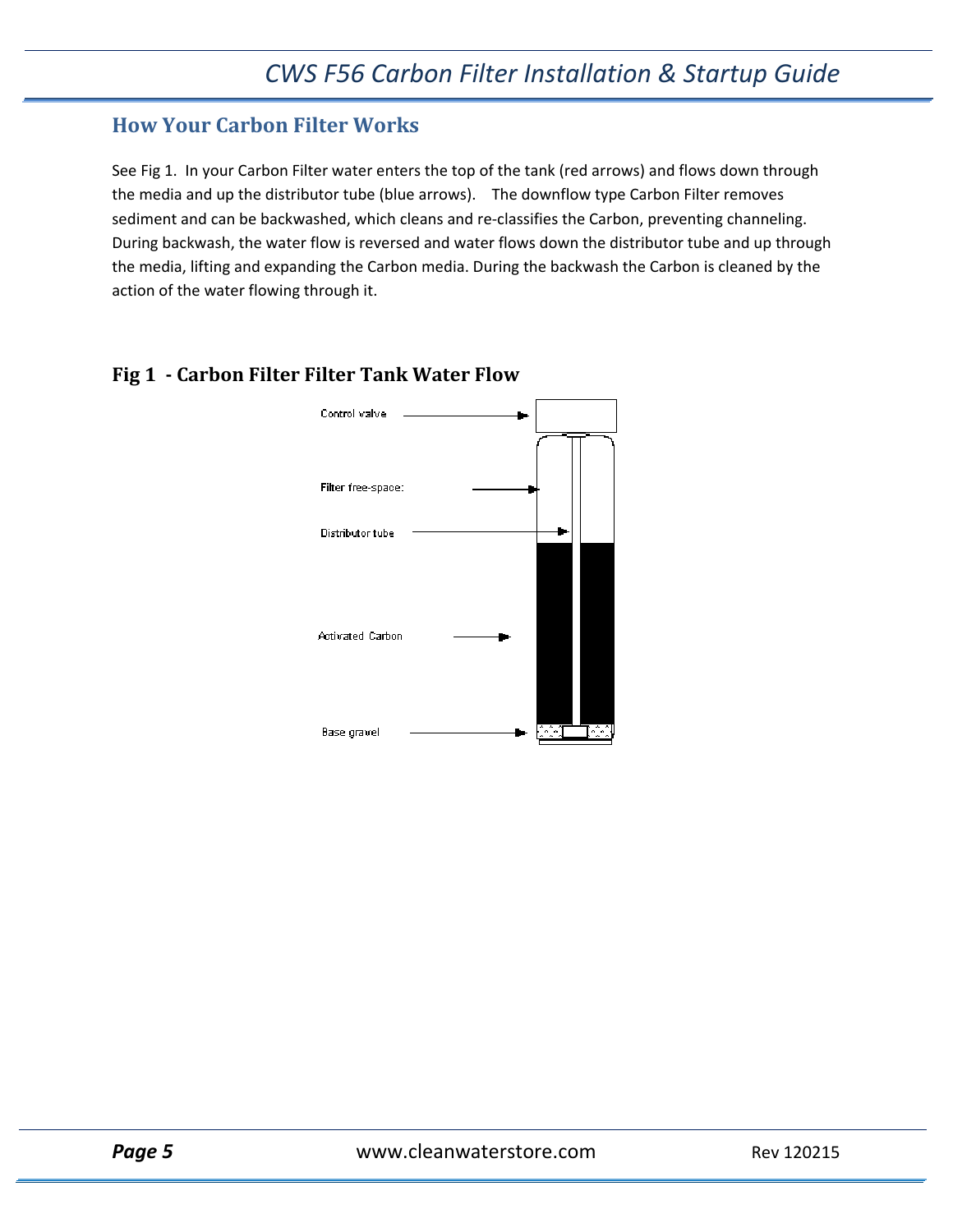#### **Assembly and Installation Instructions**

1. Unscrew by hand the entire CWS F56 control valve from top of tank if it was shipped screwed on. Place distributor tube in tank if not already inside tank. If not already done, make sure blue cap is on top of distributor tube, or wrap the top of distributor tube with electrical or duct tape. You do not want gravel or Carbon to go down the distributor tube.



- 2. Add the filter gravel that came with your order. You want the gravel to cover the bottom distributor screen before adding the Carbon media.
- 3. Next add Carbon media. The tank will be about 2/3rds full of media.
- 4. Remove cap or tape from top of distributor tube. Be careful not to pull up distributor tube when removing cap or tape.
- 5. If possible at this point, fill tank completely with water. This will allow the Carbon Filter media to settle and eliminate the need of "purging" the air out of the tank later.
- 6. Attach plastic top screen to the under‐side of the CWS F56 control valve. It is a funnel‐shaped plastic screen that snaps on to the control valve and prevents resin from being backwashed out to drain during the regeneration cycles.